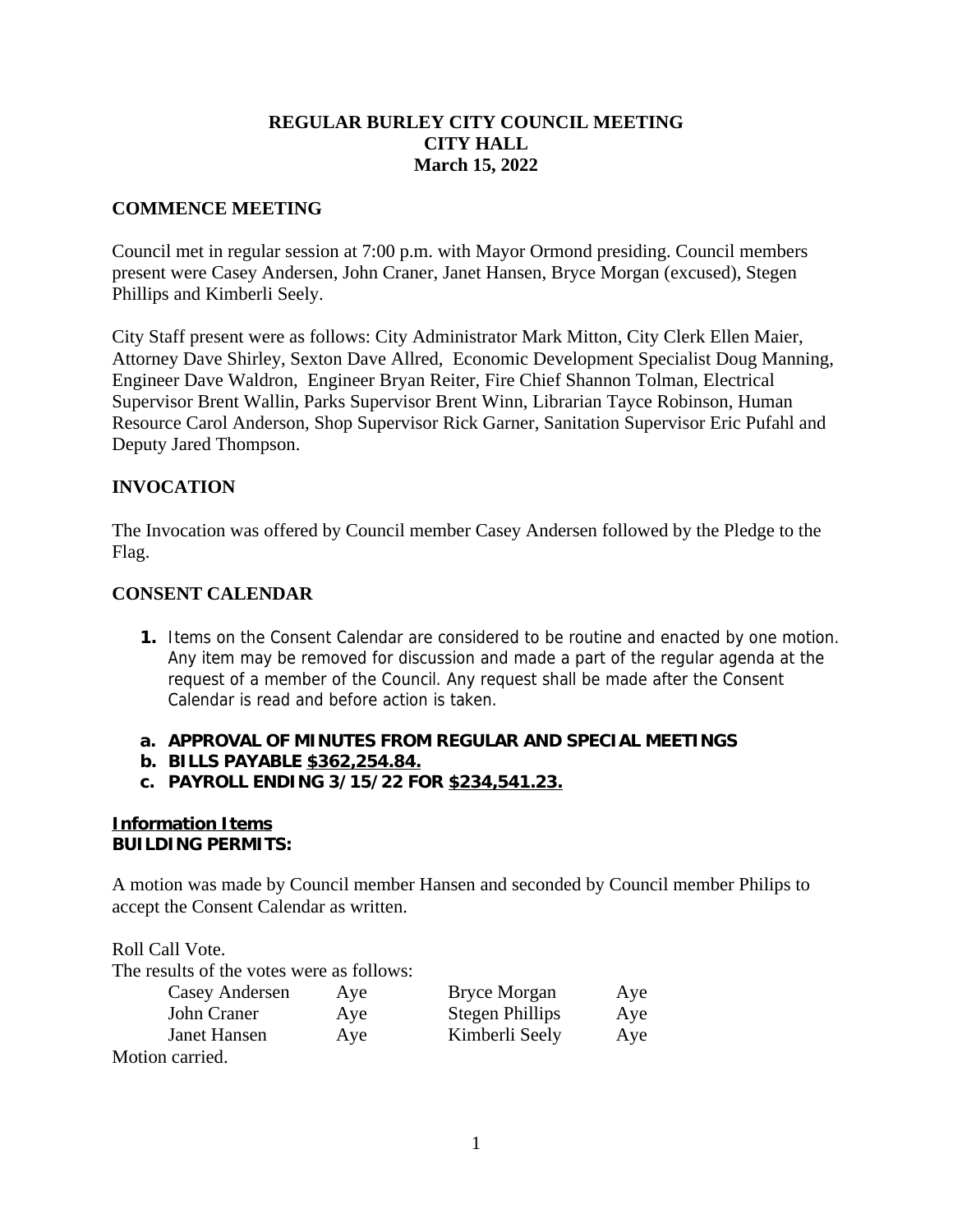### **2020/2021 AUDIT PRESENTATION**

Jacob Catmull from Poulsen VanLeuven & Catmull PA presented Council with the 2020/2021 audit. He stated that this was a clean audit and was done in accordance with the Idaho required accounting standards. He mentioned that Cassell, the software system, is very good at breaking the transactions out by fund. Mr. Catmull briefly discussed the different funds, stating that overall, the funds have good fund balances and good cash reserves. Mr. Catmull presented Council with basic financial statements with supplemental information and stated that Mr. Mitton prepares pages 6.1 through 6.9. He also presented an independent auditor's report on internal control over financial reporting and on compliance and other matters based on an audit of financial statements performed in accordance with government auditing standards.

## **BURLEY IRRIGATION DISTRICT PRESENTATION**

John Lind representing the Burley Irrigation District gave a power point presentation. He stated the residential development will be a challenge and an opportunity for the city and themselves. The first challenge is the legal environment that dictates how we operate. He stated that in 2015 through 2017 there were a number of negotiations and settlements reached. The City of Burley (groundwater) and Burley Irrigation (surface water) were on opposite sides of the water issue. He said for BID the demand is constant and predictable with excess water captured and reused in the canal system, and for the city (residential) the demand is variable with spill volumes highly volatile. He mentioned the city has 326 acres of water available for irrigation from the canal system that we pay for. He suggested BID and the City of Burley work cooperatively to significantly reduce groundwater pumping for irrigation, joint infrastructure improvements such as ponds will reduce surface water demand spikes and provide aesthetic enhancements and the BID canal system could become a greenway through the city that could provide recreation potential while preserving BID right-of-way.

### **MART GROUP – LANDLORD CONSENT, ESTOPPED & AGREEMENT**

City Attorney Dave Shirley presented Council with a Landlord Consent Estoppel and Agreement for their approval. Mr. Shirley stated that the Boyer Company has sub-leased World Wide Dehydrated Foods, LLC (Mart Group) who is expanding and needing funding for the project. The lending agency is requiring this document that would allow the lending agency to step in if there is a default in payments. It would also require the City of Burley to notify the lender if there is a default in payment.

A motion was made by Council member Andersen and seconded by Council member Craner to approve the Mart Group Landlord Consent Estoppel and Agreement and authorize the signature of the mayor.

Roll Call Vote:

The results of the votes were as follows:

| Casey Andersen  | Aye |                 |     |
|-----------------|-----|-----------------|-----|
| John Craner     | Aye | Stegen Phillips | Aye |
| Janet Hansen    | Aye | Kimberli Seely  | Aye |
| Motion carried. |     |                 |     |